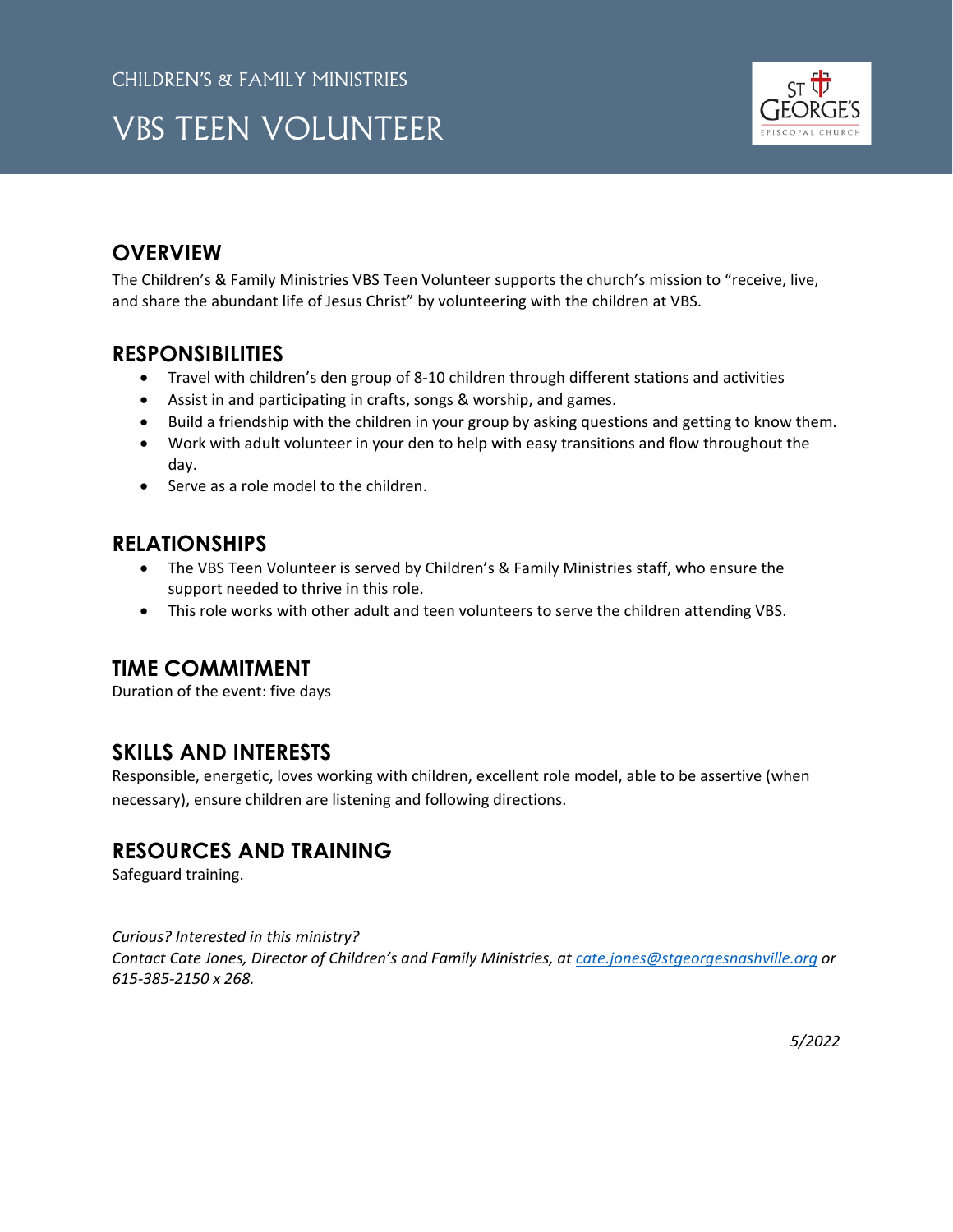## CHORISTERS OF ST. GEORGE'S



## **OVERVIEW**

Music is an integral part of worship and St. George's Choir is committed to enhancing our shared experience by glorifying God through music. The Choristers of St. George's is a choir of dedicated volunteers in grades 3 through 12 who love to sing and want to learn how to bring high-quality music and leadership to the worship experience at St. George's.

## **RESPONSIBILITIES**

- Choristers lead traditional worship services on Sunday morning twice a month during the academic year, as well as select Choral Evensong and other special services and concerts.
- The Choristers rehearse every Wednesday evening:
	- o Junior Choristers (Grades 3-7) rehearse every Wednesday from 5:00pm to 6:30pm
	- o Senior Choristers (Grades 8-12) rehearse from 5:00pm to 6:50pm
- In addition, special rehearsals may be scheduled prior to major services or events. These will be planned and communicated by staff well in advance.
- All Choristers receive weekly private lessons taught by experienced instructors from the Music Ministry. These 1-hour lessons are planned individually to accommodate students' schedules and are given at no additional cost.
- Arrive 30 minutes before the start of any service or program where Choristers will be singing.
- There are multiple social gatherings and celebrations scheduled throughout the year to which all Choristers are invited. These events are not required but they provide a meaningful time for the students to bond and build relationships with one another outside of rehearsal.

## **RELATIONSHIPS**

Choristers report to the Director and Associate Director of Music Ministries. In addition, the Music Administrator oversees the distribution of sheet music and other music event support.

## **TIME COMMITMENT**

Weekly commitment is approximately 5 hours, including Wednesday evening rehearsal, one private lesson, and Sunday worship. Other special services, events, and rehearsals will be scheduled as needed and communicated well in advance. In addition, there is an overnight Choristers Retreat Weekend held every August at Deer Run Camp & Retreat.

## **SKILLS AND INTERESTS**

No experience is necessary, only an interest in learning proper singing technique, musical literacy, Episcopal/Anglican worship traditions, and leadership skills.

## **RESOURCES AND TRAINING**

St. George's is affiliated with the Royal School of Church Music (RSCM), an acclaimed structured choral training guide that provides a framework for choral singers to develop their vocal skills, musical understanding, and knowledge of the repertoire. The work of this ministry is supported by the Music Ministries staff.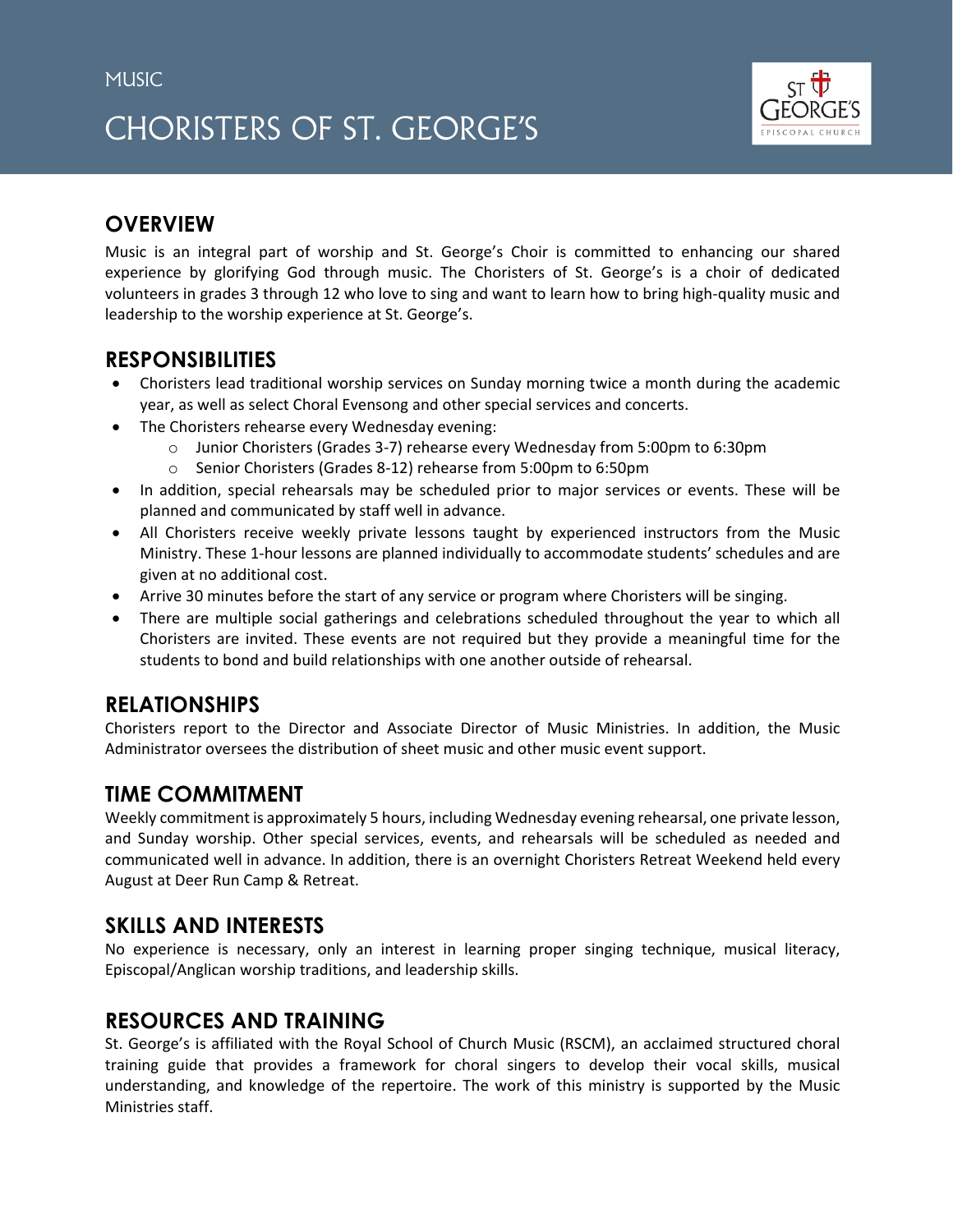*Interested in learning more about this ministry? Contact Dr. Woosug Kang, Director of Music Ministries, at [woosug.kang@stgeorgesnashville.org](mailto:woosug.kang@stgeorgesnashville.org) or 615-385-2150 x 254.* 

*5/2022*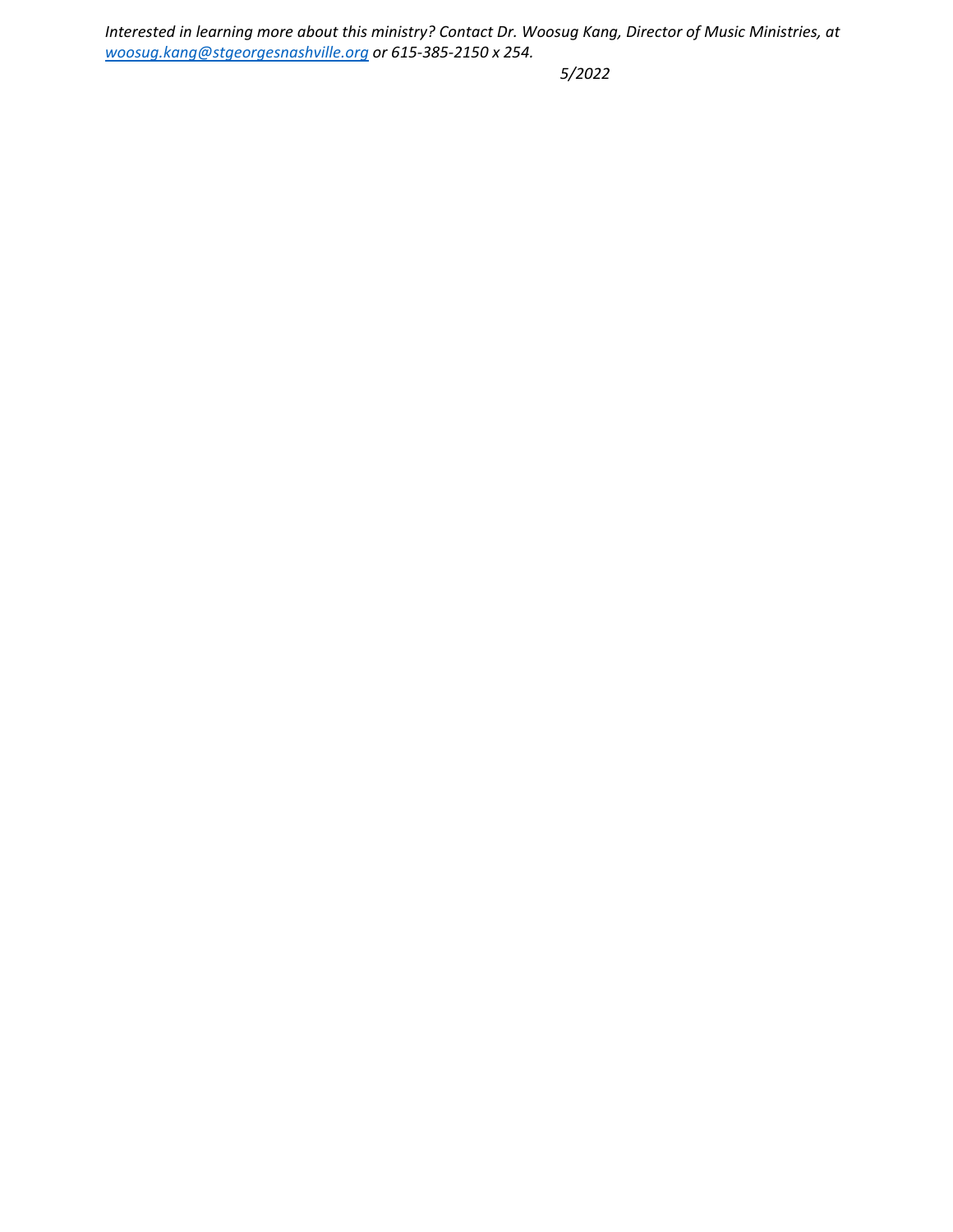# ST. DUNSTAN'S CHOIR MEMBER



## **OVERVIEW**

Music is an integral part of worship and St. George's Choir is committed to enhancing our shared experience by glorifying God through music. St. Dunstan's Choir is comprised of dedicated volunteers in grades 1 and 2 who love to sing and want to learn how to bring high-quality music and leadership to the worship experience at St. George's.

#### **RESPONSIBILITIES**

- St. Dunstan's Choir leads key worship services at St. George's, including the Children's Ash Wednesday Service, Palm Sunday, and Lessons & Carols, as well as other services and events as scheduled.
- Choir members attend rehearsal every Wednesday evening from 5:30-6:30pm during the academic year.
- Arrive 30 minutes before the start of any service or program where choir will be singing.
- Special rehearsals may be scheduled prior to major services or events. These will be planned and communicated by staff well in advance.

### **RELATIONSHIPS**

Choir members are led by the Director of St. Dunstan's Choir, who reports to the Director of Music Ministries. In addition, the Music Administrator oversees the distribution of sheet music and other music event support.

#### **TIME COMMITMENT**

Weekly time commitment is approximately 1 hour; more time is needed when there is a service or other event planned. Other special services, events, and rehearsals will be scheduled as needed and communicated well in advance.

## **SKILLS AND INTERESTS**

No experience is necessary, only an interest in learning proper singing technique, musical literacy, Episcopal/Anglican worship traditions, and leadership skills.

#### **RESOURCES AND TRAINING**

St. George's is affiliated with the Royal School of Church Music (RSCM), an acclaimed structured choral training guide that provides a framework for choral singers to develop their vocal skills, musical understanding, and knowledge of the repertoire. The work of this ministry is supported by the Music Ministries staff.

*Interested in learning more about this ministry? Contact Dr. Woosug Kang, Director of Music Ministries, at [woosug.kang@stgeorgesnashville.org](mailto:woosug.kang@stgeorgesnashville.org) or 615-385-2150 x 254.*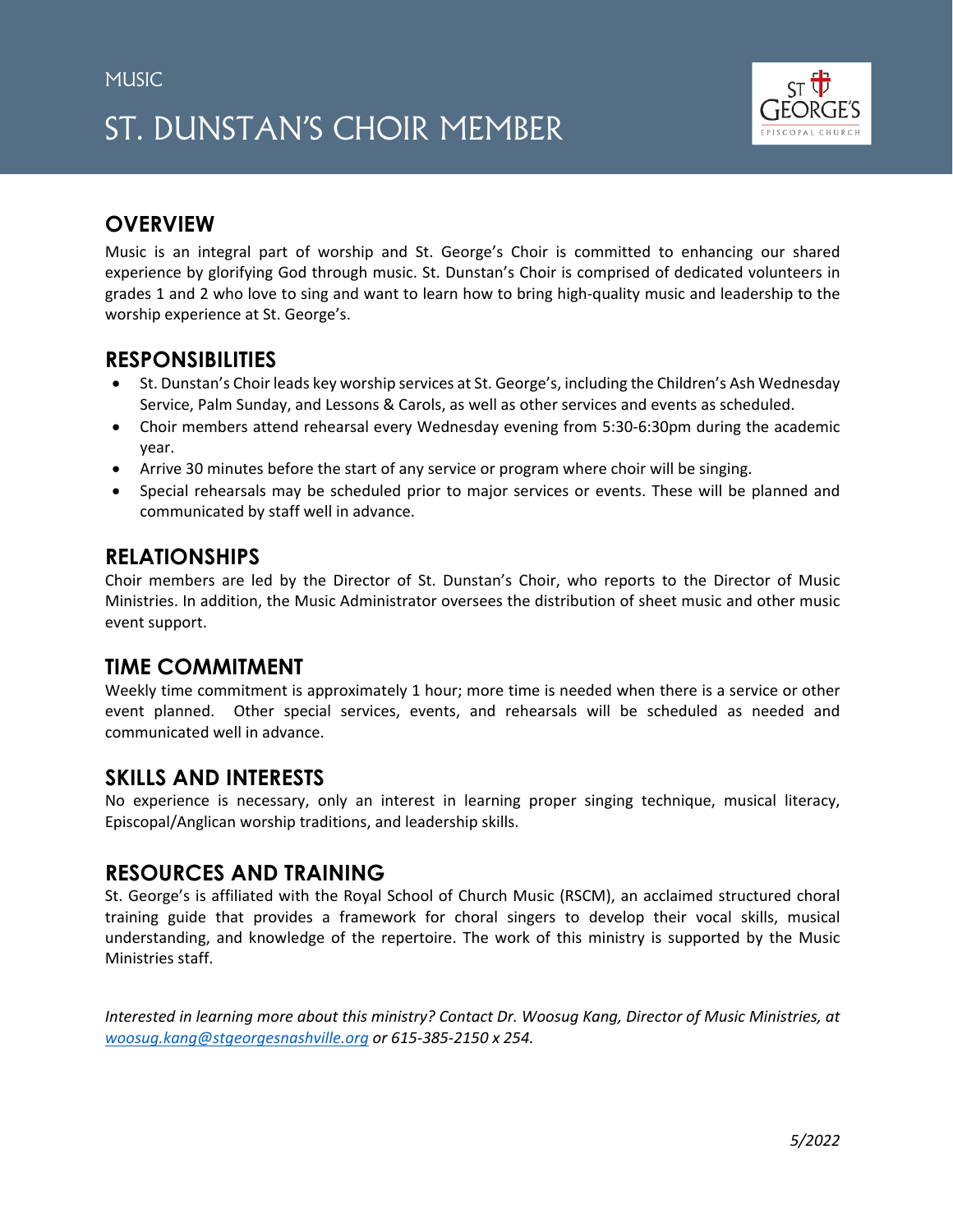



## **OVERVIEW**

Acolytes support the church's mission to "receive, live, and share the abundant life of Jesus Christ" by participating in this youth ministry program focused on assisting clergy and worship leaders in creating a reverent atmosphere of worship that flows smoothly through each service.

## **RESPONSIBILITIES**

- Help the congregation give glory to God through reverent and joyful leadership in St. George's worship services.
- Commit to
	- o regular worship in church and in Sunday school.
	- $\circ$  participation in youth ministry activities.
	- o serving as an ambassador for the Acolyte program.
- Communicate with Acolyte scheduler in a thoughtful and timely manner about availability to serve.
- Participate in regularly scheduled trainings and trainings before special worship services.
- Become proficient in specific duties for services where you may be serving and in roles (Crucifer, 1st server) you may be asked to serve in.
- Arrive punctually at least thirty minutes before each scheduled service.
- Work with Verger and other worship leaders to coordinate responsibilities during each service.

## **RELATIONSHIPS**

Acolytes work closely with the Acolyte Coordinator, Acolyte Support Team, and clergy and other worship leaders.

#### **TIME COMMITMENT**

2 hours per service, once or twice a month

#### **SKILLS AND INTERESTS**

Interest in participation in worship and liturgy; enjoys being part of a team.

## **RESOURCES AND TRAINING**

Periodic trainings with the Acolyte leaders, clergy, and other Acolytes will be offered.

*Curious? Interested in this ministry?* 

*Contact the Rev. Caroline Osborne at [caroline.osborne@stgeorgesnashville.org](mailto:caroline.osborne@stgeorgesnashville.org) or 615-385-2150 x 215, or church member Frank Puryear at [frankgpuryear@gmail.com](mailto:frankgpuryear@gmail.com) or 615-390-3269.*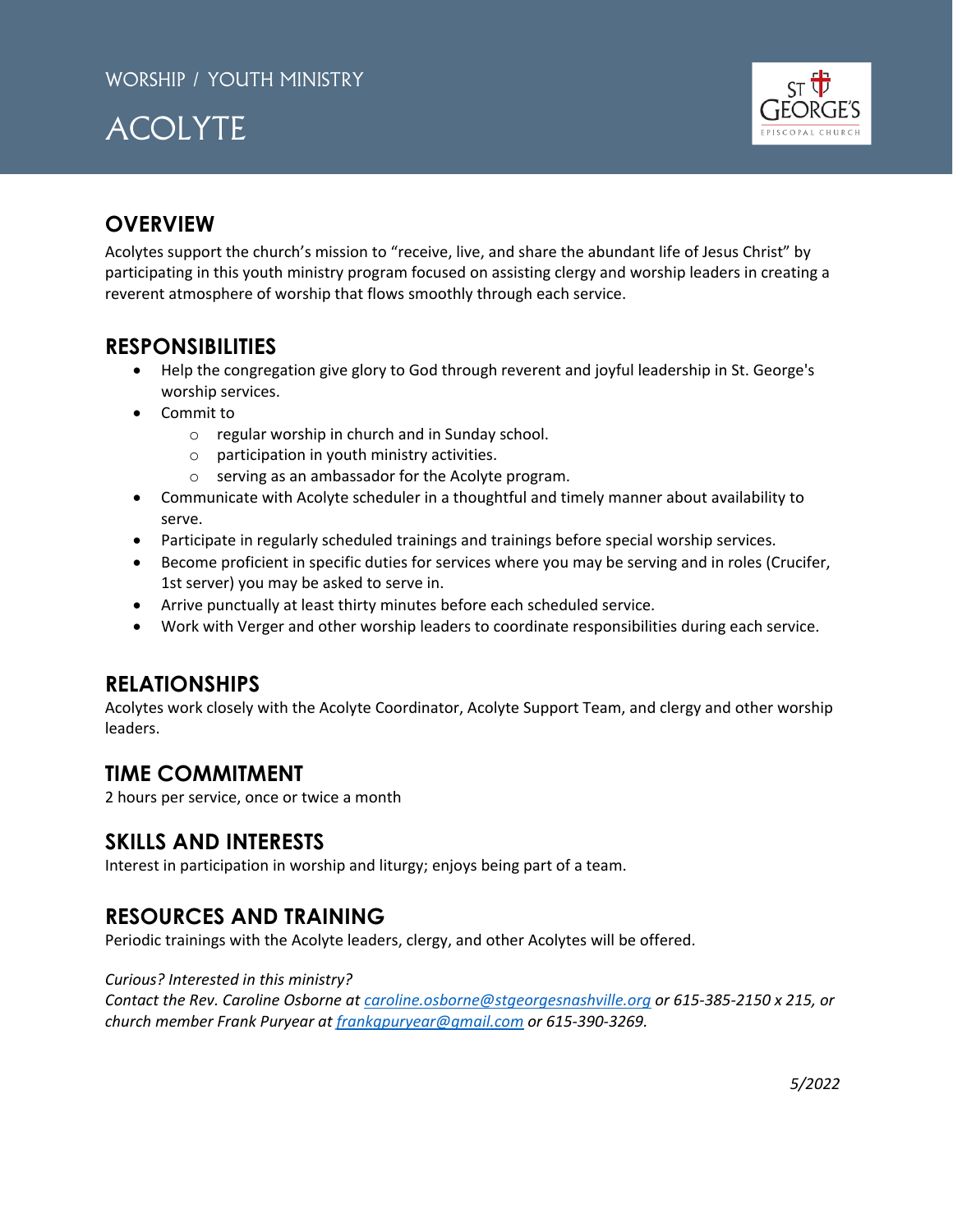# YOUTH LECTOR



## **OVERVIEW**

The volunteer Youth Lector supports the church's mission to "receive, live, and share the abundant life of Jesus Christ" by reading the scripture passage aloud to the congregation at Sunday worship services.

## **RESPONSIBILITIES**

- Communicate with Administrative Assistant to schedule reading dates and details. We recommend lectors serve approximately once per month, but there is room for flexibility.
- Read through passage prior to Sunday in order to familiarize yourself with the pronunciation and tone of the reading. Direct any questions concerning the reading to clergy, youth staff, or the Administrative Assistant.
- Arrive 15 minutes early to the service you are reading at to ensure that the reading is placed on the lectern and to receive any last-minute instructions. Find and speak to the verger (wearing a black vestment) to let him/her know you are present and prepared.
- Walk up to the lectern at the appointed time in the service and read through the passage of scripture.
- Communicate any necessary feedback or concerns to the Administrative Assistant or the Youth Ministry staff.

#### **RELATIONSHIPS**

- Youth Lectors will function much like adult lectors in that they will communicate predominantly with the Administrative Assistant who will update them on all details.
- Youth Lectors will also work alongside the Youth Staff to provide insight or feedback, to encourage other youth to participate, and to (if they want to) read at other services or events.

## **TIME COMMITMENT**

Approximately 30 minutes for each commitment – this includes advance preparation and early arrival before the service.

## **SKILLS AND INTERESTS**

Reading or speaking in front of others. Reading Scripture is not the same as public speaking and does not require eye contact or any sort of theatrical performance. If you can read clearly and are willing to prepare briefly in advance, you are qualified.

## **RESOURCES AND TRAINING**

Any training and details will be provided by staff.

#### *Curious? Interested in this ministry?*

*Contact Daniel Huff, Director of Youth Ministries, at [daniel.huff@stgeorgesnashville.org](mailto:daniel.huff@stgeorgesnashville.org) or 615-385-2150 x 261.*